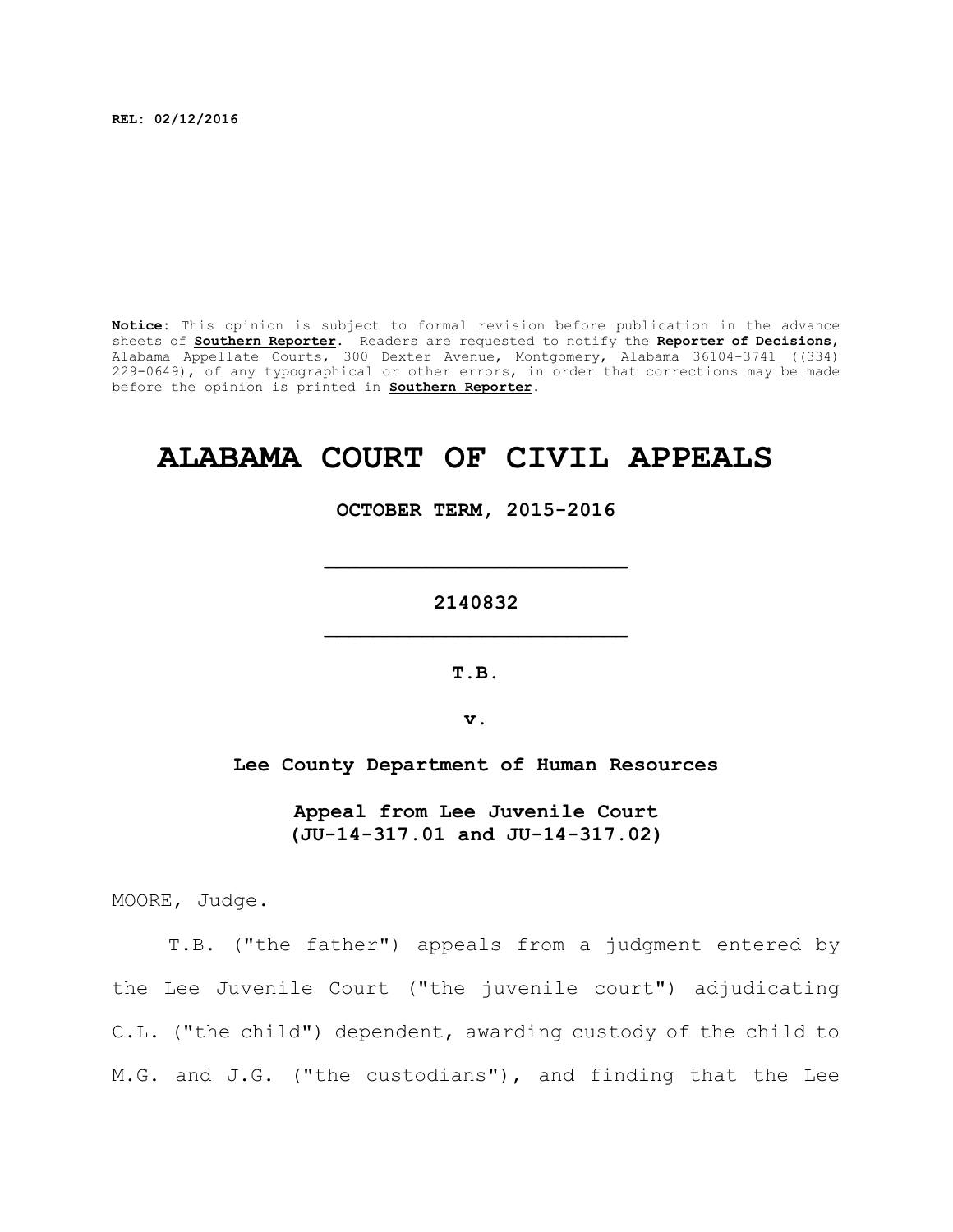County Department of Human Resources ("DHR") had "made reasonable efforts to prevent removal and/or reunite [the] child and [the] parents." We affirm.

## Procedural History

On August 13, 2014, DHR filed a petition alleging that the child was dependent (case no. JU-14-317.01). On August 21, 2014, the father was adjudicated the father of the child. On September 9, 2014, the father petitioned for custody of the child (case no. JU-14-317.02). After a trial, the juvenile court entered a judgment pertaining to both claims on June 22, 2015, adjudicating the child dependent, awarding custody of the child to the custodians, and awarding the father unsupervised visitation with the child on the first, third, and fifth weekends of every month, as well as on certain holidays. The trial court also ordered that, beginning October 16, 2015, the father's visitation would increase to "every other Friday from 5 pm until the following Wednesday at 9am" and that DHR was to continue to provide supervision services.

On July 1, 2015, the father filed a postjudgment motion. The juvenile court entered an order on July 20, 2015,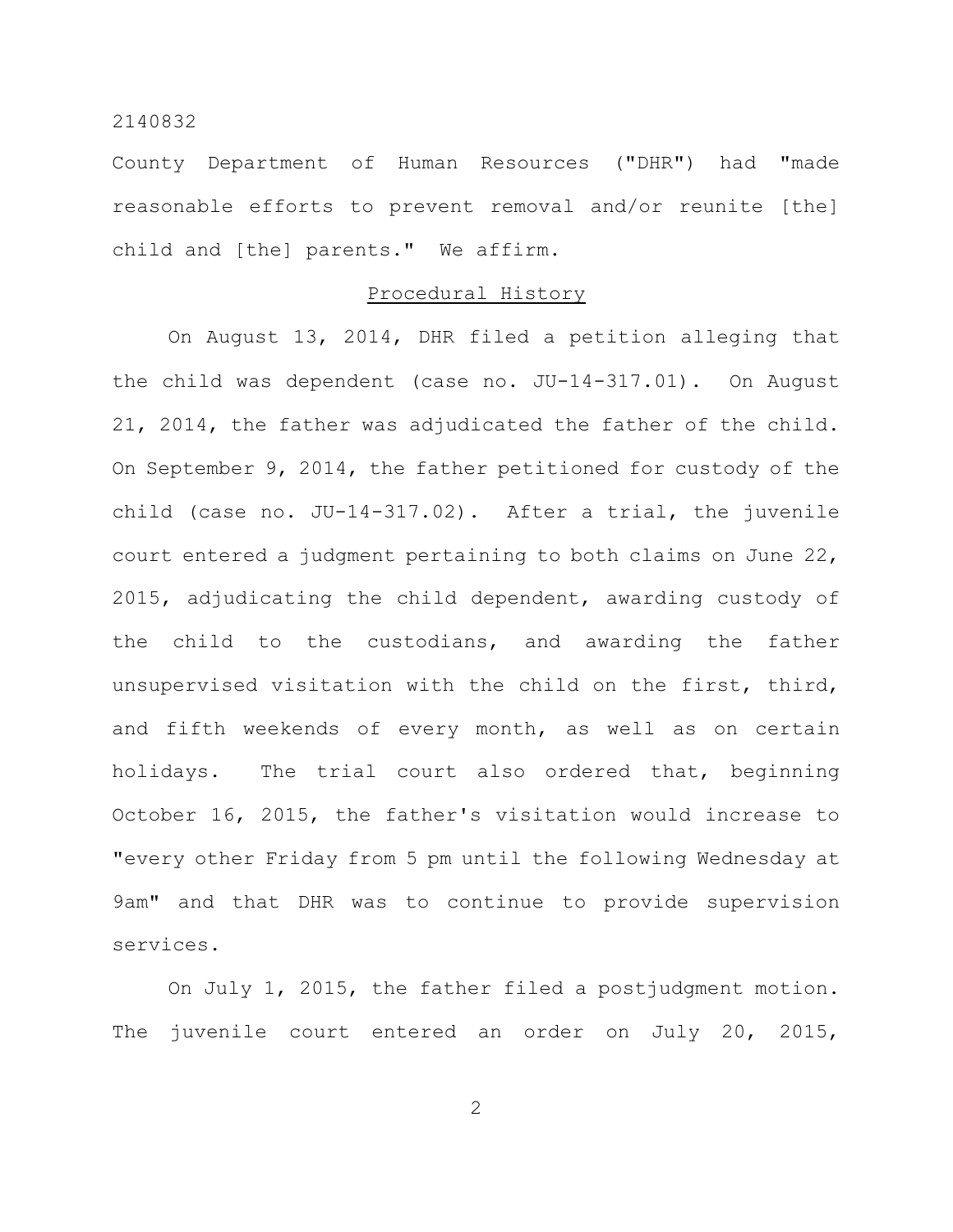purporting to deny the father's postjudgment motion; however, that order was a nullity because the motion was deemed denied by operation of law on July 15, 2015. See Rule 1(B), Ala. R. Juv. P.; Rule 59.1, Ala. R. Civ. P. On July 6, 2015, the father filed his notice of appeal.<sup>1</sup>

## Facts

The child was born on July 29, 2011. The child's mother testified that she had allowed A.L., who was her boyfriend at the time, to sign the child's birth certificate as the child's father. She testified that the father had come and seen the child when she was born and that he had seen the child approximately three times from the time the child was six months old until the child was a year old. The mother testified that the father had known that he was the child's father. The father testified that he had thought he could be the child's father but that he had not known for sure that he was the father until he had taken a DNA test that confirmed his paternity. The father admitted that he had failed to take

The father's notice of appeal was held in abeyance and was deemed filed upon the denial, by operation of law, of the father's postjudgment motion on July 15, 2015. See Rule 4, Ala. R. App. P.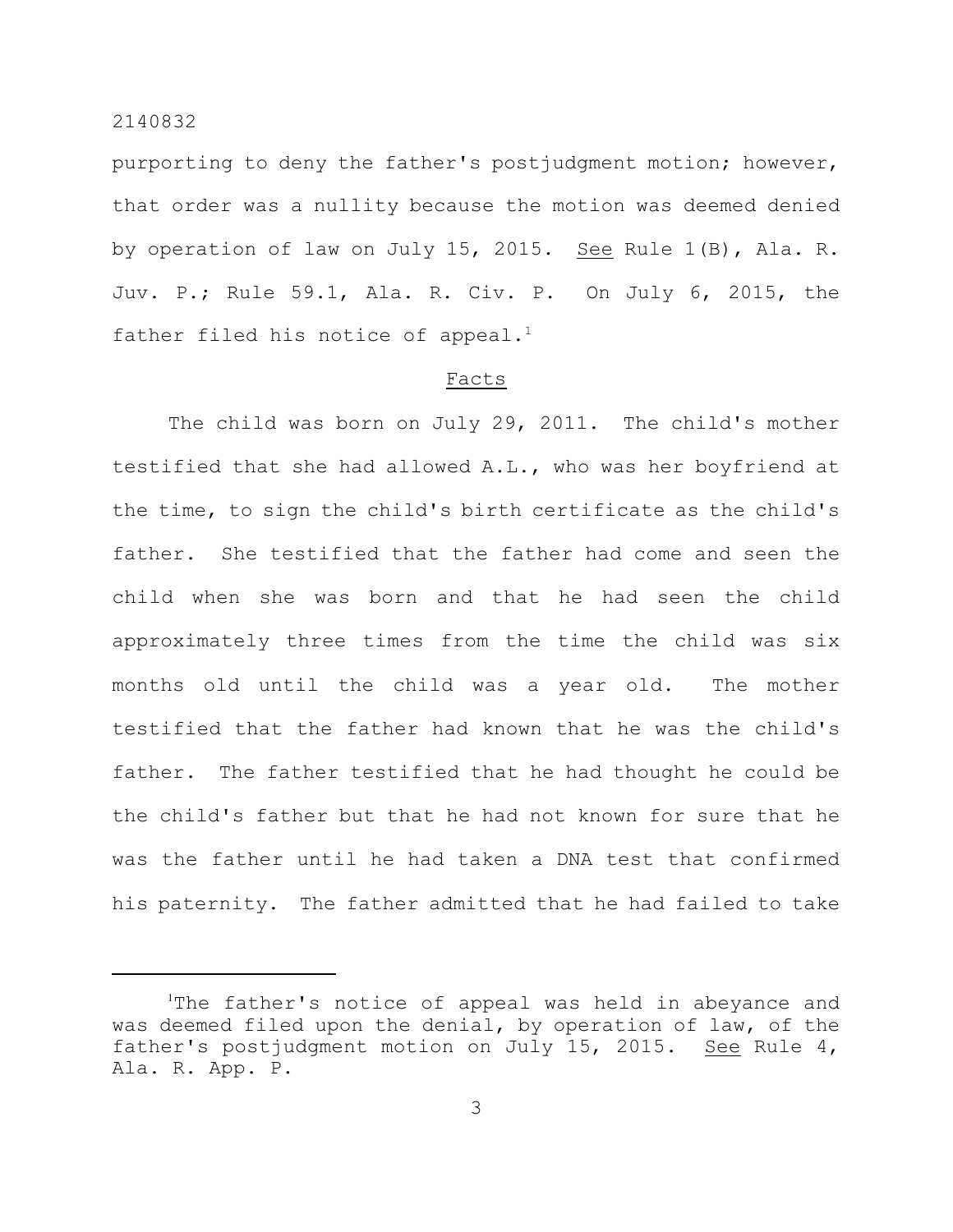any initiative to confirm whether the child was his. The father testified that he had lost contact with the mother and the child for approximately a year after the child turned one.

The mother testified that, on July 12, 2012, she and the child began living with her boyfriend, M.G., Jr., and his parents, who are the custodians. The mother testified that, sometime thereafter, the father began visiting with the child again at the father's mother's home for a few hours at a time and that he had maintained that visitation schedule for approximately three months, at which time, she said, she told him that he could no longer visit the child until he began paying child support. She testified that, on some occasions, the child had returned from visits with the father and her diaper would not have not been changed. The mother also testified that, sometime shortly before the trial, the custodians had kicked their son and her out of their house because they were using drugs. She testified that the father had not been aware of her drug problem. She testified that she had entered into a safety plan with DHR, pursuant to which she agreed that the child would live with the custodians. The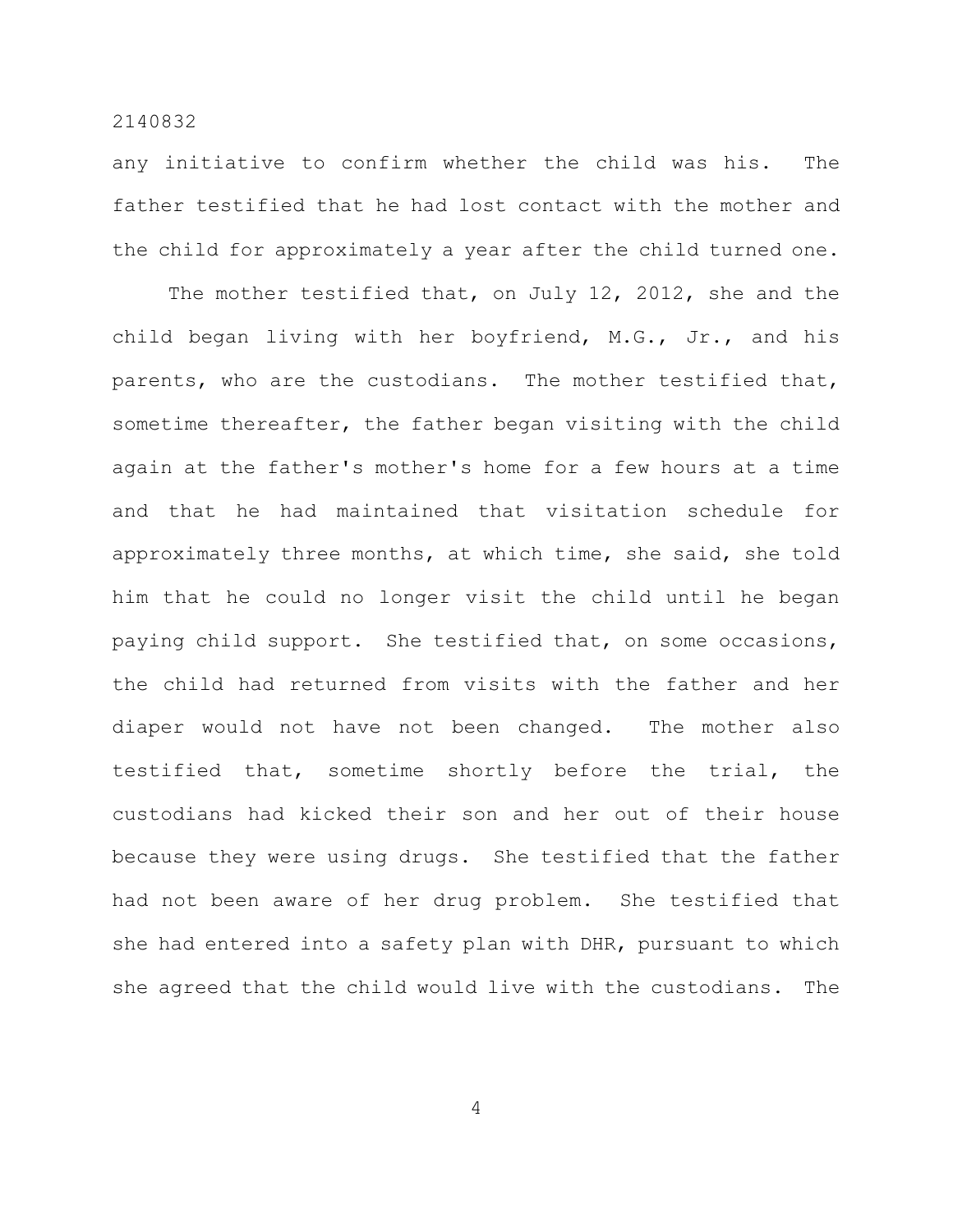mother testified that the father had never paid child support for the child.

Mindy Carter, the DHR caseworker, testified that she had met with the father in December 2014 at his house. She testified that the father's house was very clean, that there was a room set up for the child, that there was plenty of food in the house, and that the utilities were active. She testified that the father had failed to show up for a subsequent meeting with her. She also testified that she had not been able to make contact with the father but that there had been no proven concerns about the child being with the father. She testified that, during a visitation exchange, she had observed the child showing no fear of going with the father. The mother also admitted that DHR's court report indicated that the father was forming a strong bond with the child. Carter testified that no services had been offered to the father. She testified that, at the time of the trial, it was her recommendation that the father complete a parenting class to help him with co-parenting, as well as with ageappropriate parenting skills for the child.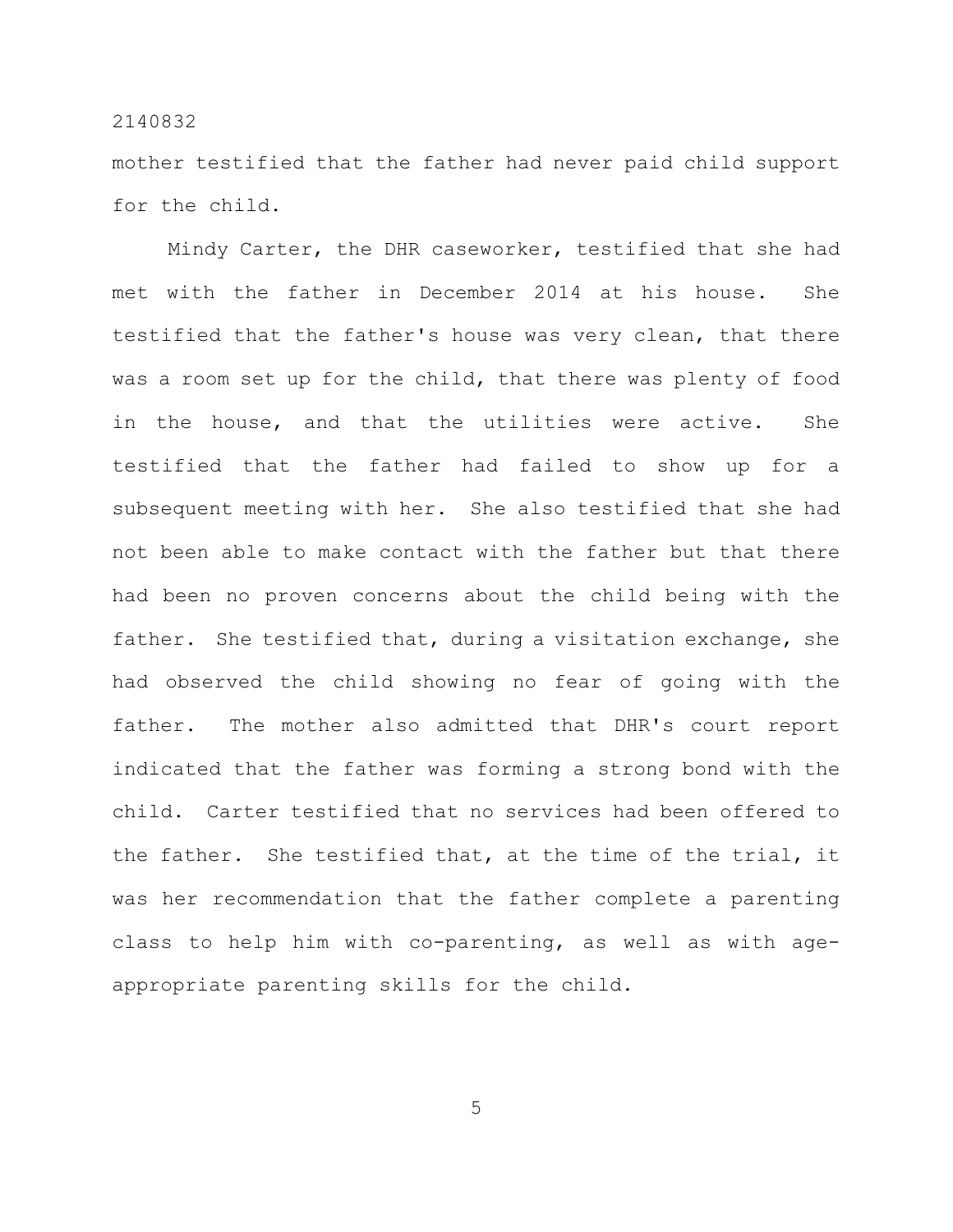At the time of the trial, the father had been exercising unsupervised visitation with the child on the first, third, and fifth weekends of each month since February 2015 pursuant to a pendente lite order. He testified that he had missed two visitations with the child because he had had to work. The mother testified that the father's weekend visitations had been going "ok" but that the child had returned from visitations sweaty and with ant bites all over her.

The father testified that he had moved approximately one month before the trial. He testified that the child has her own bedroom and toys and that the house has food and working utilities. He testified that he is employed and that he also receives food stamps. He testified that he is able to provide for the child. He admitted that, although the juvenile court had, during the pendency of the underlying actions, ordered him to put aside \$300 per month to prove that he could afford to take care of the child, he had failed to do so. He testified that he had passed all drug tests. He admitted that his 17-year-old girlfriend had spent the night at his house when the child was present.

## Discussion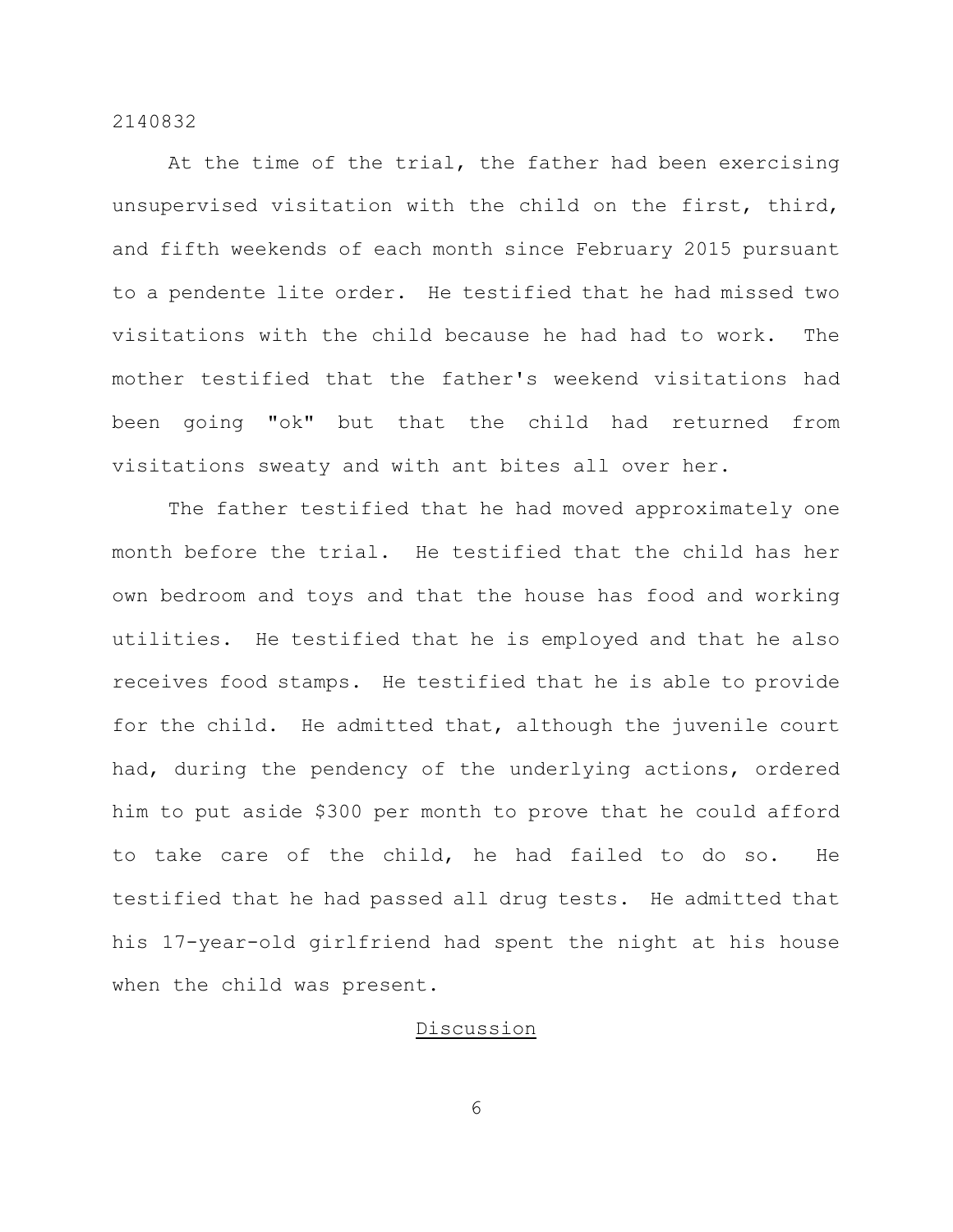On appeal, the father argues that the juvenile court erred in determining that the child was dependent. According to Ala. Code 1975, § 12-15-102(8), a part of the Alabama Juvenile Justice Act ("the AJJA"), Ala. Code 1975, § 12-15-101 et seq., a "dependent child" is

"a. A child who has been adjudicated dependent by a juvenile court and is in need of care or supervision and meets any of the following circumstances:

"1. Whose parent, legal guardian, legal custodian, or other custodian subjects the child or any other child in the household to abuse, as defined in subdivision (2) of Section 12-15-301 or neglect as defined in subdivision (4) of Section 12-15-301, or allows the child to be so subjected.

"2. Who is without a parent, legal guardian, or legal custodian willing and able to provide for the care, support, or education of the child.

"3. Whose parent, legal guardian, legal custodian, or other custodian neglects or refuses, when able to do so or when the service is offered without charge, to provide or allow medical, surgical, or other care necessary for the health or well-being of the child.

"4. Whose parent, legal guardian, legal custodian, or other custodian fails, refuses, or neglects to send the child to school in accordance with the terms of the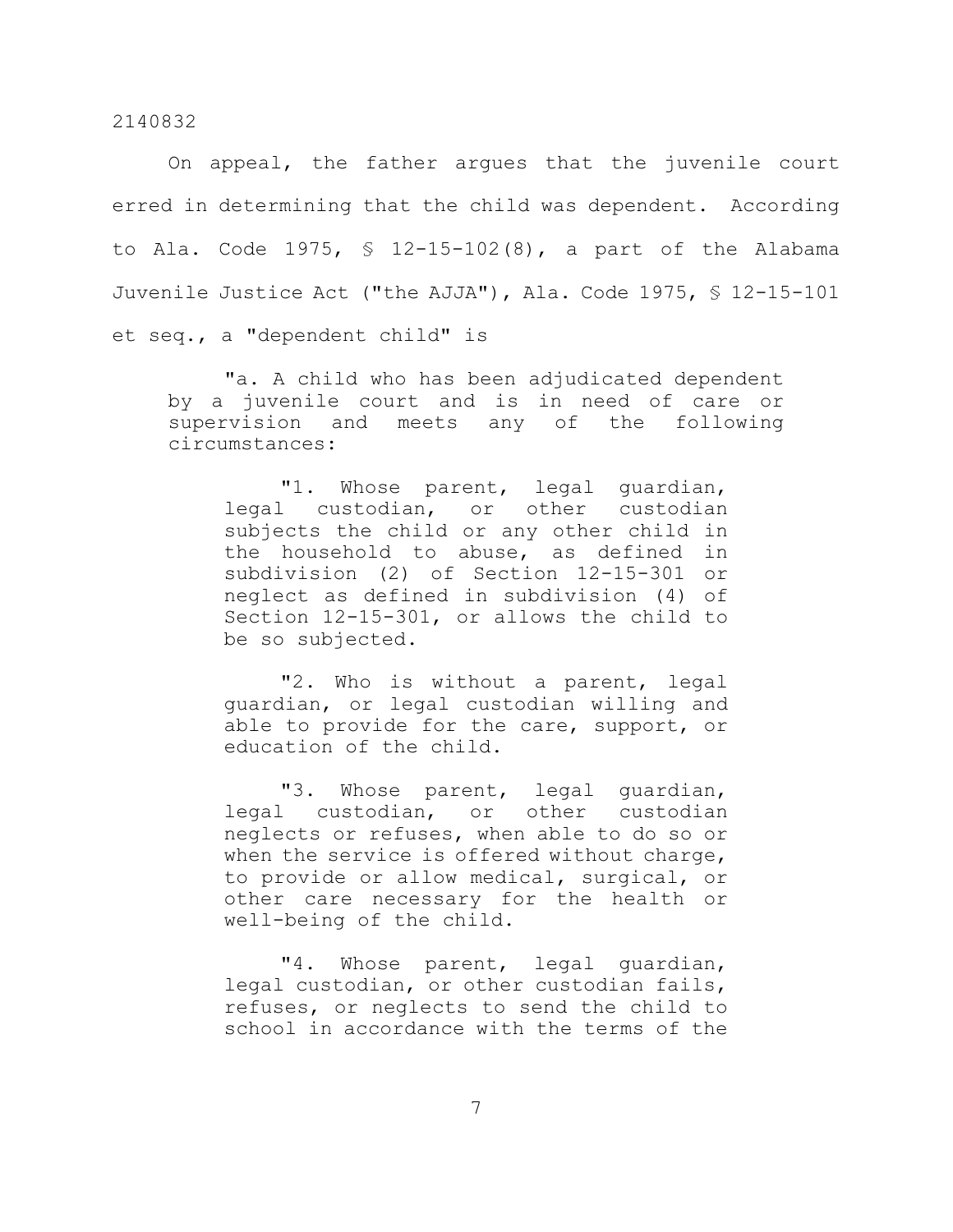compulsory school attendance laws of this state.

"5. Whose parent, legal guardian, legal custodian, or other custodian has abandoned the child, as defined in subdivision (1) of Section 12-15-301.

"6. Whose parent, legal guardian, legal custodian, or other custodian is unable or unwilling to discharge his or her responsibilities to and for the child.

"7. Who has been placed for care or adoption in violation of the law.

"8. Who, for any other cause, is in need of the care and protection of the state."

The father points out that because he demonstrated his financial commitment to the child, maturity, and parenting ability sufficiently for the juvenile court to award him extensive unsupervised parenting time with the child, the juvenile court must have determined that he was a fit and proper custodian. See J.W. v. T.D., 58 So. 3d 782, 793-94 (Ala. Civ. App. 2010) (Moore, J., dissenting) (arguing that a judgment adjudicating a child dependent but awarding a noncustodial parent long periods of unsupervised visitation is inconsistent). The father argues that, if he is fit to parent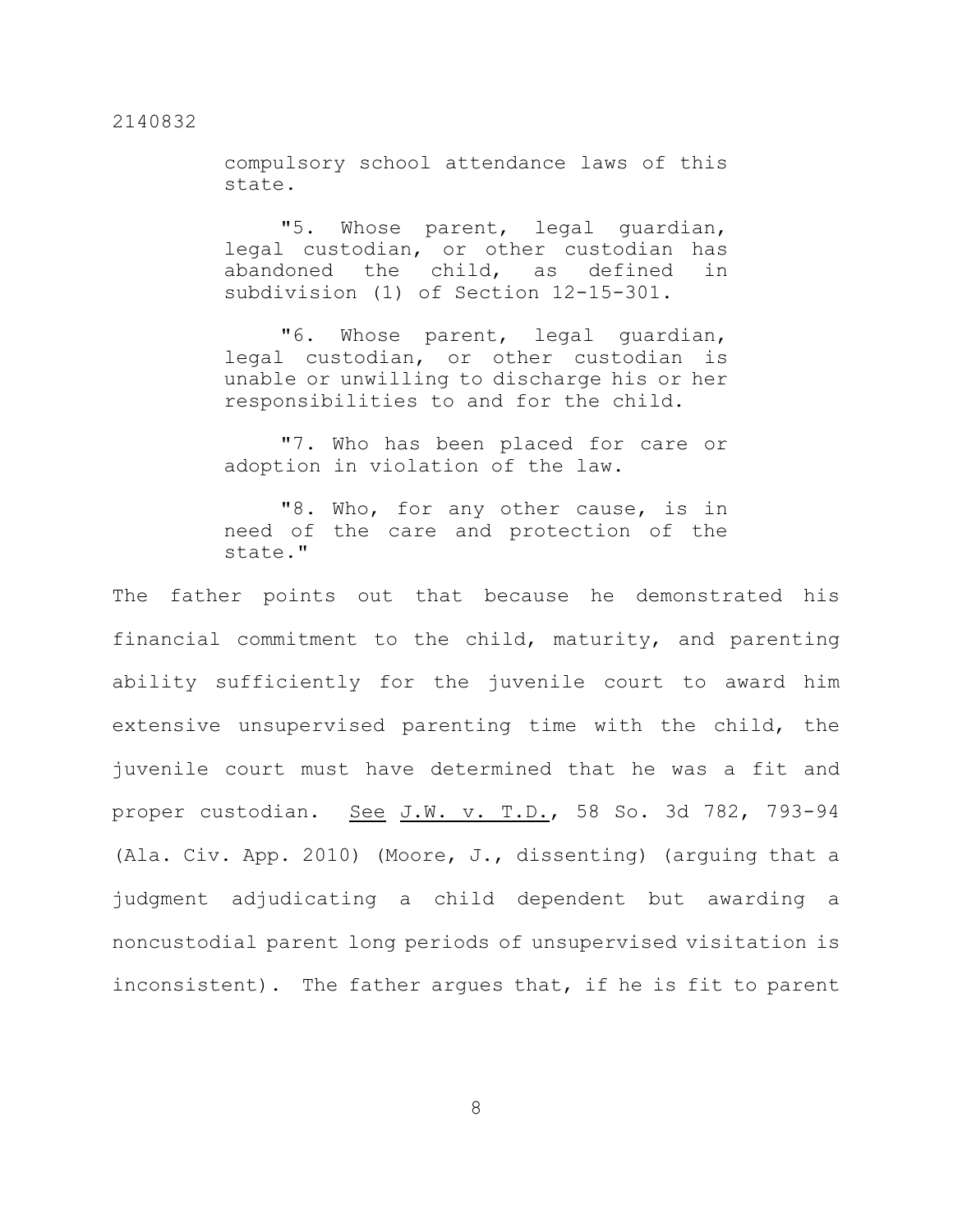the child, as the award of unsupervised visitation implies, then the child cannot be considered a dependent child.

In Ex parte L.E.O., 61 So. 3d 1042 (Ala. 2010), our supreme court rejected the argument made by the father. The court held:

"It is a reasonable interpretation of [former] § 12–15–1(10)[, Ala. Code 1975, the predecessor to § 12-15-102(8),] to require that, in determining whether a child is 'in need of care or supervision,' the juvenile court must consider whether the child is receiving adequate care and supervision from those persons legally obligated to care for and/or to supervise the child."

61 So. 3d at 1047. By that definition, a child is dependent if the custodial parent cannot provide adequate care and supervision for the child even if the noncustodial parent can provide such care and supervision. See G.H. v. Cleburne Cnty. Dep't of Human Res., 62 So. 3d 540, 544 (Ala. Civ. App. 2010). In this case, the mother was, at all pertinent times, the legal custodian of the child. The father does not challenge the juvenile court's judgment to the extent that it found that the mother was unable or unwilling to provide adequate care and supervision for the child. Therefore, the juvenile court did not err in adjudicating the child to be dependent.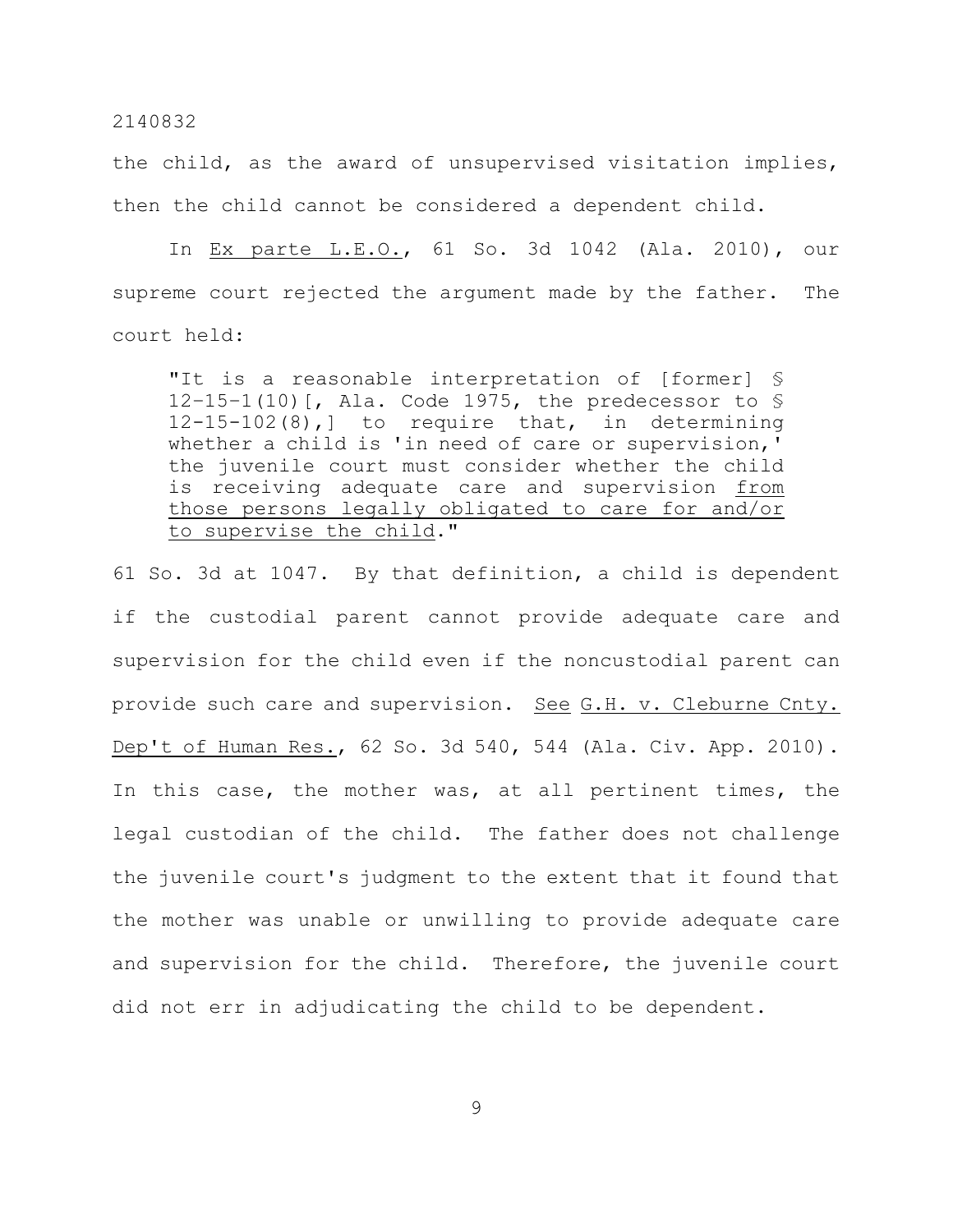The father next argues that the juvenile court erred by finding that DHR had made reasonable efforts to unite him with the child. Section 12-15-312, Ala. Code 1975, provides, in pertinent part:

"(a) When the juvenile court enters an order removing a child from his or her home and places the child into foster care or custody of the Department of Human Resources pursuant to this chapter, the order shall contain specific findings, if warranted by the evidence, within the following time periods while making child safety the paramount concern:

"(1) In the first order of the juvenile court that sanctions the removal, whether continuation of the residence of the child in the home would be contrary to the welfare of the child. This order may be the pick-up order that the juvenile court issues on the filing of a dependency petition.

"(2) Within 60 days after the child is removed from the home of the child, whether reasonable efforts have been made to prevent removal of the child or whether reasonable efforts were not required to be made.

"(3) Within 12 months after the child is removed from the home of the child and not less than every 12 months thereafter during the continuation of the child in out-of-home care, whether reasonable efforts have been made to finalize the existing permanency plan.

"(b) As used in this chapter, reasonable efforts refers to efforts made to preserve and reunify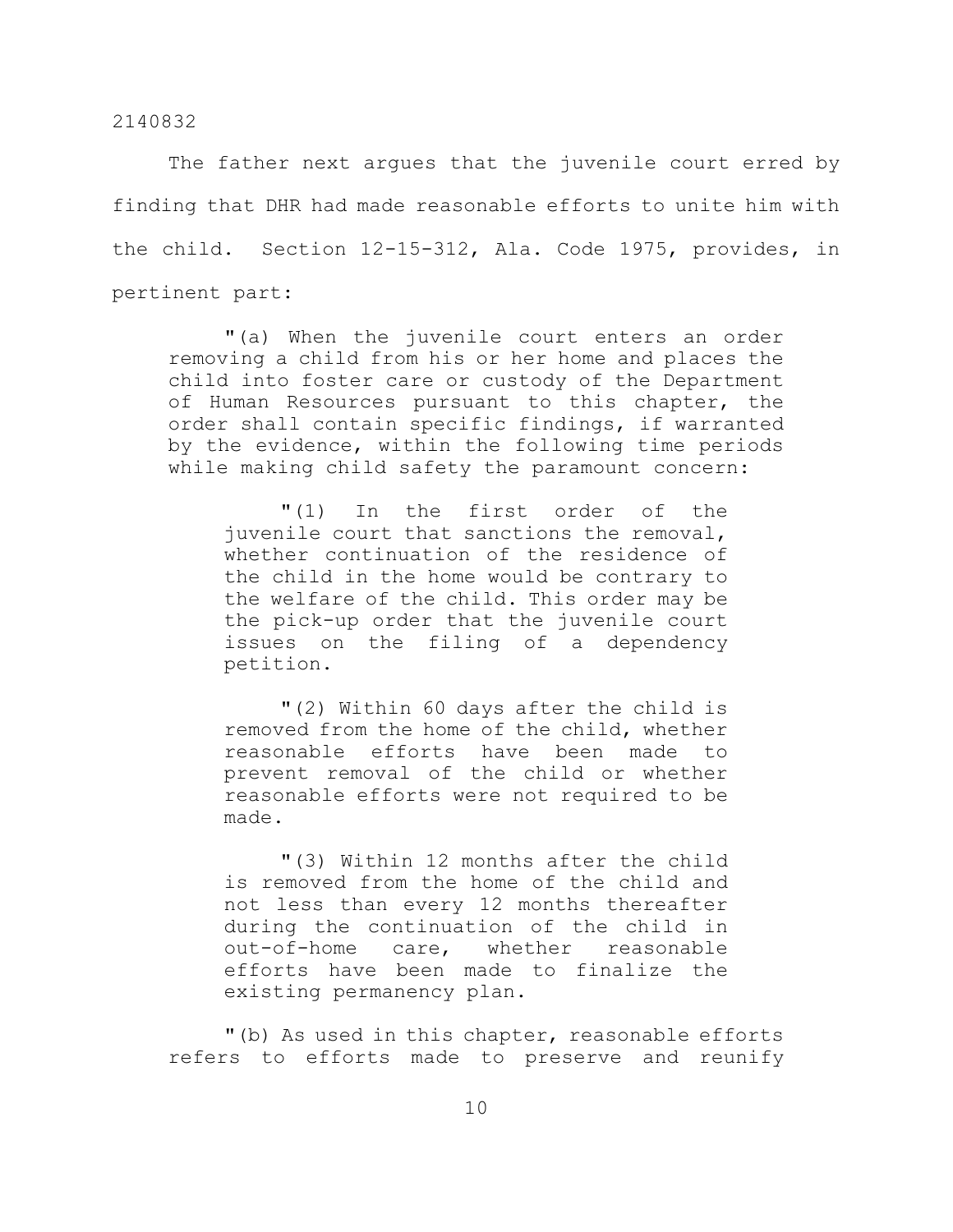families prior to the placement of a child in foster care, to prevent or eliminate the need for removing the child from the home of the child, and to make it possible for a child to return safely to the home of the child. ..."

The father's argument assumes that DHR has a duty to use reasonable efforts to unite a child with a father with whom the child has never resided, a legal point that the father failed to raise at any time to the juvenile court. "This Court cannot consider arguments raised for the first time on appeal; rather, our review is restricted to the evidence and arguments considered by the trial court." Andrews v. Merritt Oil Co., 612 So. 2d 409, 410 (Ala. 1992). Therefore, we cannot address the father's argument on this point.<sup>2</sup>

Finally, the father argues that the juvenile court erred in awarding custody of the child to the custodians because, he says, that award violates Ala. Code 1975,  $\frac{1}{5}$  12-15-314(a)(3)c. That Code section provides:

"(a) If a child is found to be dependent, the juvenile court may make any of the following orders of disposition to protect the welfare of the child:

 $2$ Because the issue is not properly before us, we do not reach any determination as to whether, under § 12-15-312, a juvenile court must use reasonable efforts to unite a child with a parent with whom the child has never resided.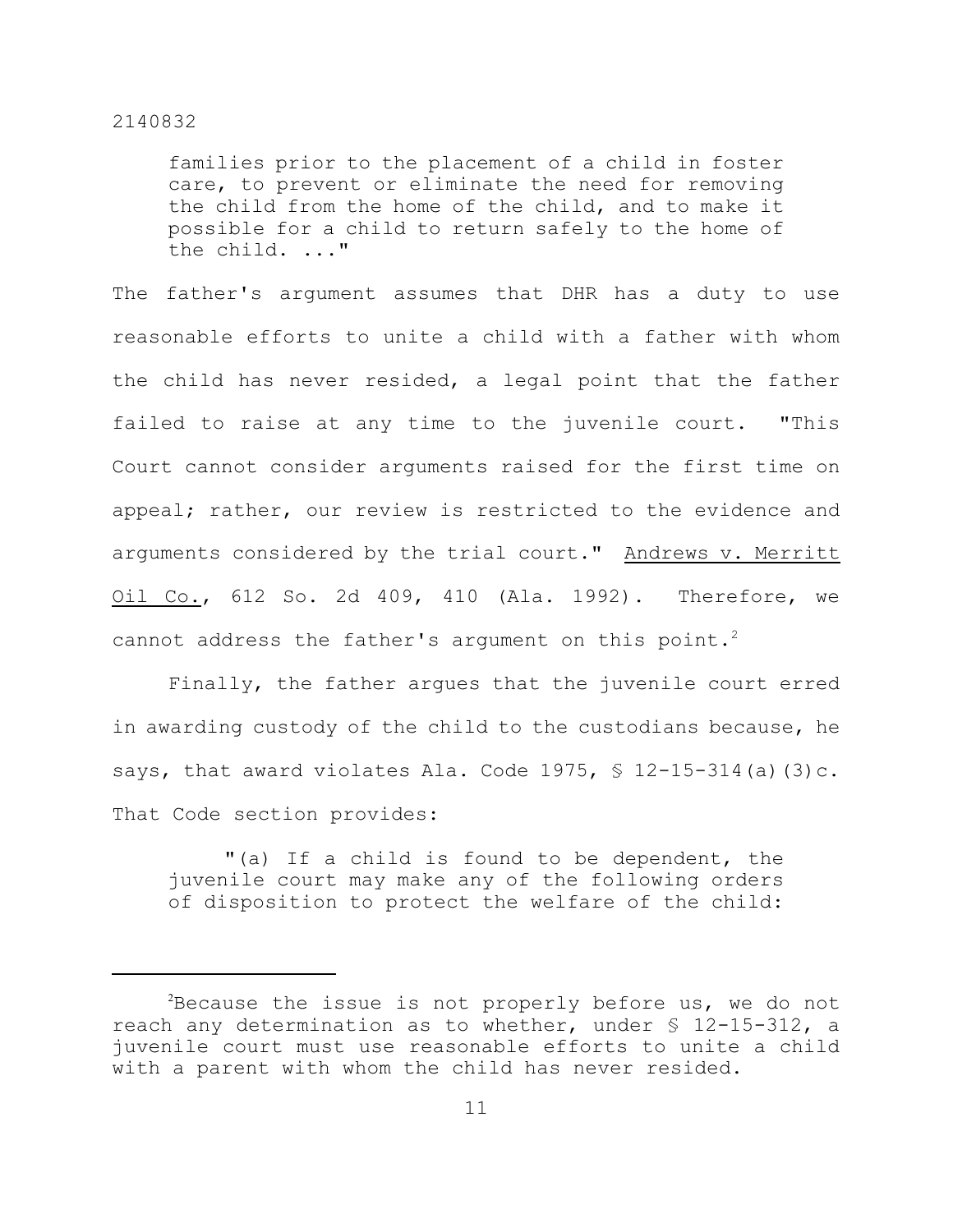"....

"(3) Transfer legal custody to any of the following:

"....

"c. A relative or other individual who, after study by the Department of Human Resources, is found by the juvenile court to be qualified to receive and care for the child. Unless the juvenile court finds it not in the best interests of the child, a willing, fit, and able relative shall have priority for placement or custody over a non-relative."

(Emphasis added.) The plain language of  $\frac{1}{2}$  12-15-314(a)(3)c. requires a juvenile court to award custody to an appropriate relative over a nonrelative unless the juvenile court finds it is not in the best interests of the child. See C.K.L. v. C.L.M., [Ms. 2140408, Aug. 14, 2015] \_\_\_ So. 3d \_\_\_ (Ala. Civ. App. 2015). In this case, the juvenile court impliedly found that, at the time of the trial,<sup>3</sup> it was in the best interest of the child to remain in the custody of the custodians with whom the child had been living for the three years preceding

 $3$ We note that the juvenile court awarded the father escalating visitation with the child, ordered DHR to continue supervising the case, and stated at the trial that it would consider changing custody to the father in the future.